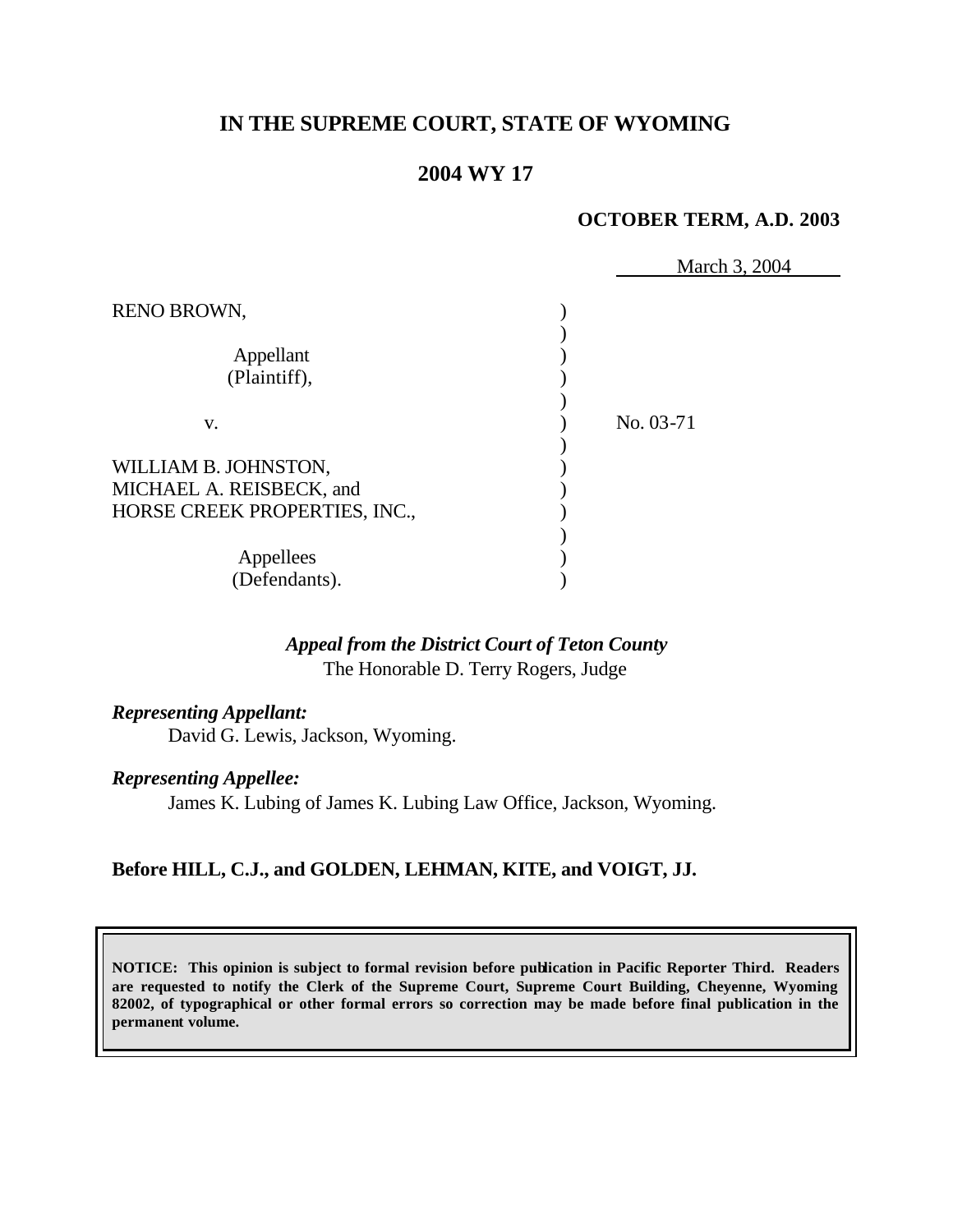KITE, Justice.

[¶1] Lessor filed suit seeking a declaratory judgment that lessees violated the lease, termination of the lease, and ejection of lessees from the leased property. Lessees counterclaimed alleging breach of good faith and fair dealing, breach of covenant of quiet enjoyment, and breach of contract. After a trial, the district court declared lessees did not materially breach the lease agreement, denied lessor's claim for ejectment, found for lessees on their claim for breach of the covenant of quiet enjoyment and awarded lessees nominal damages. Lessor appeals from the district court's judgment. We affirm.

#### **ISSUES**

- [¶2] Both parties raise the following issues:
	- I. Whether, as a matter of law, [Lessees are] exempted from the provisions of a right-of-way easement passing through the leasehold, entitling them to park the vehicles of their restaurant and bar customers on the right-of-way easement;
	- II. Whether the trial court's finding that [Lessees] did not materially breach any provisions of the lease agreement was inconsistent with the evidence, clearly erroneous, or contrary to the great weight of the evidence, and contrary to the law of Wyoming; and
	- III. Whether the trial court's findings on the counterclaim that [Lessees] suffered nominal damages for violation of their covenant of quiet enjoyment was inconsistent with the evidence, clearly erroneous, or contrary to the great weight of the evidence, and contrary to the law of Wyoming.

#### **FACTS**

[¶3] This case involves a tract of land located south of Jackson, Wyoming. In 1972, the owner of the land, William Lineberry, established two businesses housed in separate buildings on the land, Bill's Open Pit Barbeque and Steak House and, next door, a tourist attraction named Teton Mystery. In 1989, following concerns over the use of Horse Creek Road, which runs along the southern boundary of the property, Mr. Lineberry filed suit against his neighbors to the east seeking to establish an easement and cause his neighbors to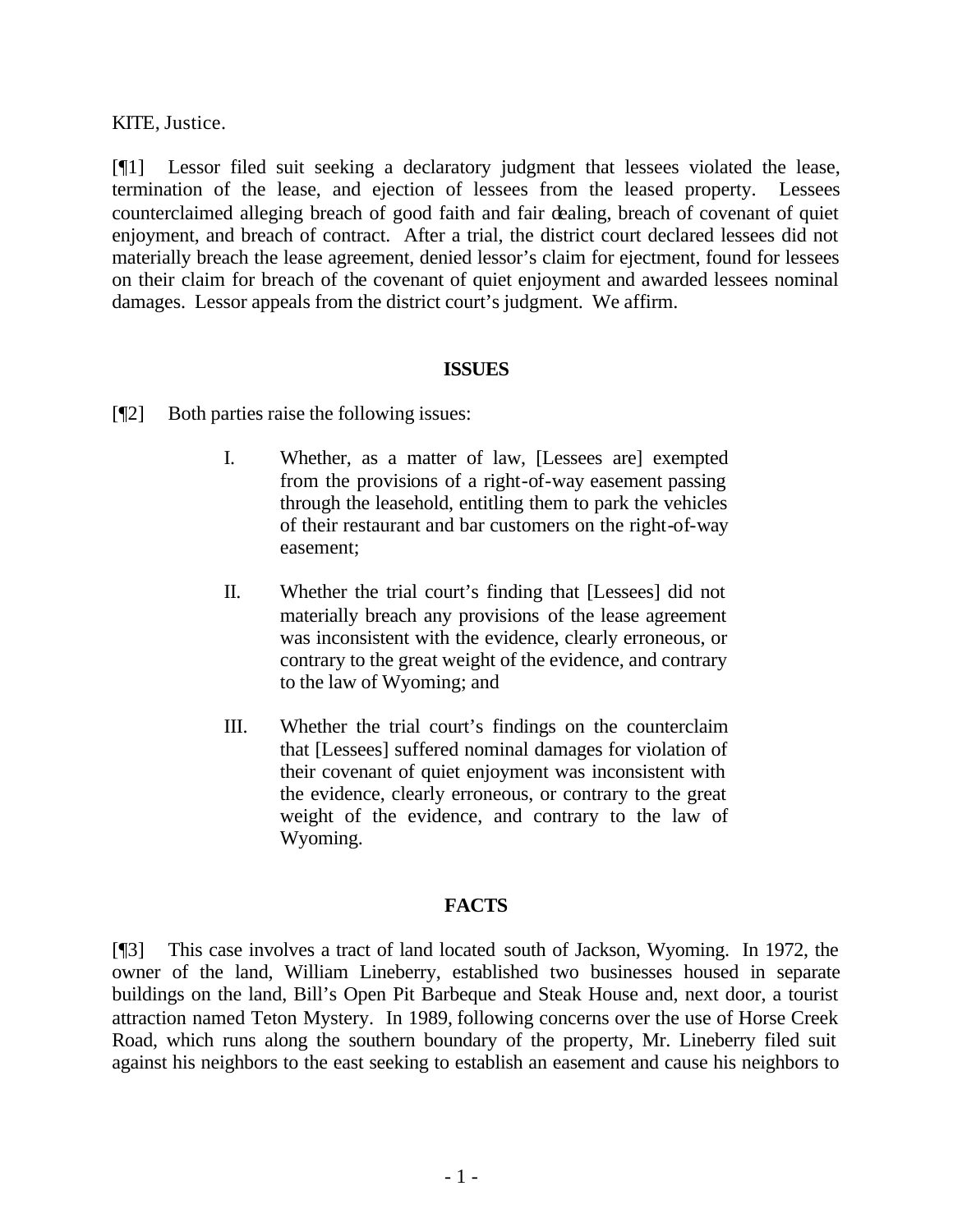pay for their use of the portion of the road.<sup>1</sup> To resolve the litigation, Mr. Lineberry and his neighbors entered into a stipulation, which created a 16-foot right-of-way easement along the southernmost boundary of the Lineberry property. In March of 1990, the district court entered an order establishing an easement pursuant to the parties' stipulation. The stipulation provided that Mr. Lineberry's neighbors could use the easement solely for ingress and egress to their land, established a 15-mile per hour speed limit, and stated that it was granted "on the express condition that it shall be utilized in conformity with past uses." According to Mr. Lineberry, past uses included allowing customers of the restaurant to park along the southern edge of the easement.

[¶4] Shortly after creation of the easement, Mr. Lineberry sold his restaurant business and building to William B. Johnston, Michael A. Reisbeck and Horse Creek Properties, Inc. (collectively referred to as Mr. Johnston). Mr. Lineberry retained ownership of the Teton Mystery business, the building in which it operated, and the land upon which it was located. Mr. Lineberry also retained ownership of the land on which the restaurant was located, but entered into a fifteen year lease with Mr. Johnston for that portion of the land underneath and adjacent to the restaurant building, including land burdened by the right-of-way easement. Because Mr. Lineberry continued to own Teton Mystery, the sales contract provided that he and Mr. Johnston would share the parking area for their respective businesses, cooperate with each other in regard to it, refrain from interfering with the other's business and jointly maintain the common parking area. Mr. Johnston changed the name of the restaurant to Horse Creek Station and operated it according to the lease with Mr. Lineberry until 1997. Under Mr. Johnston's ownership, restaurant customers continued to park on the southern edge of the easement along the fence, as they did when Mr. Lineberry operated the restaurant, without complaint from Mr. Lineberry.

[¶5] In 1997, Mr. Lineberry sold the land upon which the restaurant and Teton Mystery were located to Reno Brown. Under the contract establishing the terms of the sale, Mr. Lineberry assigned Mr. Brown his interest in the lease agreement between himself and Mr. Johnston. Following the purchase, Mr. Brown and Mr. Johnston entered into an agreement modifying the original lease agreement. Among other provisions, the modification included a paragraph prohibiting Mr. Johnston from engaging in activities constituting a nuisance or disturbing the quiet enjoyment of others. Together, the original lease agreement and the modification provided the terms and conditions for the lease between Mr. Brown and Mr. Johnston. Pursuant to those terms, the shared parking arrangement that existed previously was to continue in effect, meaning Mr. Johnston and his customers could park in the leased and unleased parking areas, including the area next to Teton Mystery belonging to Mr. Brown, and Mr. Brown could park on the leased portion in front of the restaurant.

[¶6] After purchasing the property, Mr. Brown became concerned about the easement owners' and Mr. Johnston's use of the shared parking area and easement. Specifically, he

l <sup>1</sup> The term "road" is used loosely in the context of the portion of Horse Creek Road that runs along the Lineberry property. The site in question is a large gravel area having the appearance of a parking area rather than a road. However, neighboring landowners to the east use it to access their property to the east.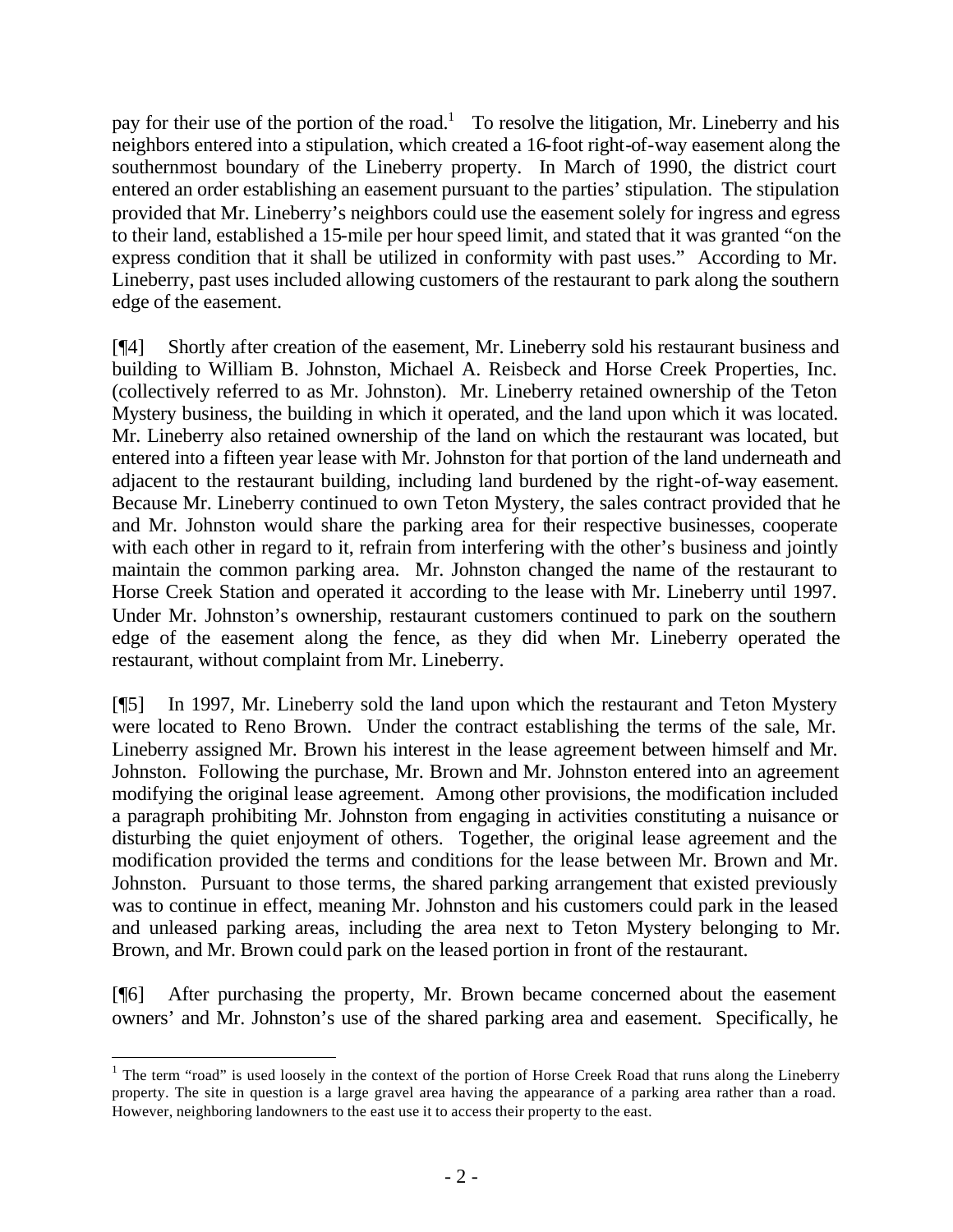complained the easement owners were not obeying the 15 mph speed limit on Horse Creek Road and Mr. Johnston's customers were parking along the road on the south side of the easement. In an attempt to slow down speeding vehicles, Mr. Brown dug a speed dip across the portion of the easement adjacent to Teton Mystery. This caused easement users to drive off the easement and through the shared parking area to avoid the speed dip. Mr. Brown then placed two railroad ties along the north boundary of the easement in an attempt to prevent cars from leaving the easement to avoid the speed dip. One of the easement owners was allegedly injured when he tried to move one of the ties and sent Mr. Brown a letter threatening legal action for the injury and interference with the easement and demanding that Mr. Brown remove the obstructions and repair the roadway.<sup>2</sup> Also in the letter, the easement owner complained about restaurant customers "continuously parking in the limited available right-of-way thereby requiring people to drive off the right-of-way through private property" in order to access their property. As a result, Mr. Brown sent a letter to Mr. Johnston demanding that he instruct his customers not to park their cars in a manner that obstructed the easement. Mr. Brown also sent a letter to the easement owner advising him that the speed bump would remain in place to encourage traffic to slow down.

[¶7] Shortly after this exchange of correspondence, Mr. Brown met with Mr. Johnston to discuss a number of problems related to the lease agreement. By letter dated June 15, 1999, addressed to Mr. Johnston, Mr. Brown memorialized what was discussed at the meeting. The letter does not mention the problems associated with the easement. However, by letter dated June 16, 1999, Mr. Brown again advised Mr. Johnston that parking could not continue on the easement. Apparently customers continued to park on the easement and Mr. Brown wrote Mr. Johnston another letter on July 9, 1999, expressing his concerns about the parking situation, notifying Mr. Johnston that he was in default on the lease, and advising him the lease would be terminated in thirty days if he did not correct the situation.

[¶8] Meanwhile, in addition to the parking issue, another problem between the parties was developing. The agreement provided that Mr. Johnston would pay all taxes due on the restaurant "as they become due and before they become delinquent." Mr. Brown apparently received the tax notice for all of the property, including the restaurant. In December of 1998, Mr. Brown paid all of the 1998 taxes and then, in January of 1999, wrote a letter to Mr. Johnston requesting reimbursement for his share of the taxes. In June of 1999, claiming that Mr. Johnston did not reimburse him for his share of the 1998 taxes until a month after his January request, Mr. Brown asked Mr. Johnston to pay his share of the 1999 property taxes in advance. The following year, Mr. Johnston apparently requested advance notice of the amount of his portion of the taxes and so, by letter dated September 11, 2000, Mr. Brown advised Mr. Johnston of the amount and requested payment by December 31, 2000. Mr. Johnston did not pay Mr. Brown for his portion of the 2000 property taxes until January 2, 2001, but offered to pay interest on the late payment. Mr. Johnston's check, however, was issued to the Teton County Treasurer, not Mr. Brown, causing Mr. Brown to return the check

l <sup>2</sup> The easement owner ultimately sued Mr. Brown. He alleged in his complaint that the speed dip constructed by Mr. Brown was too deep for his car to safely traverse, and he was attempting to move the railroad tie so that he could drive through the parking area to avoid the dip when he was injured.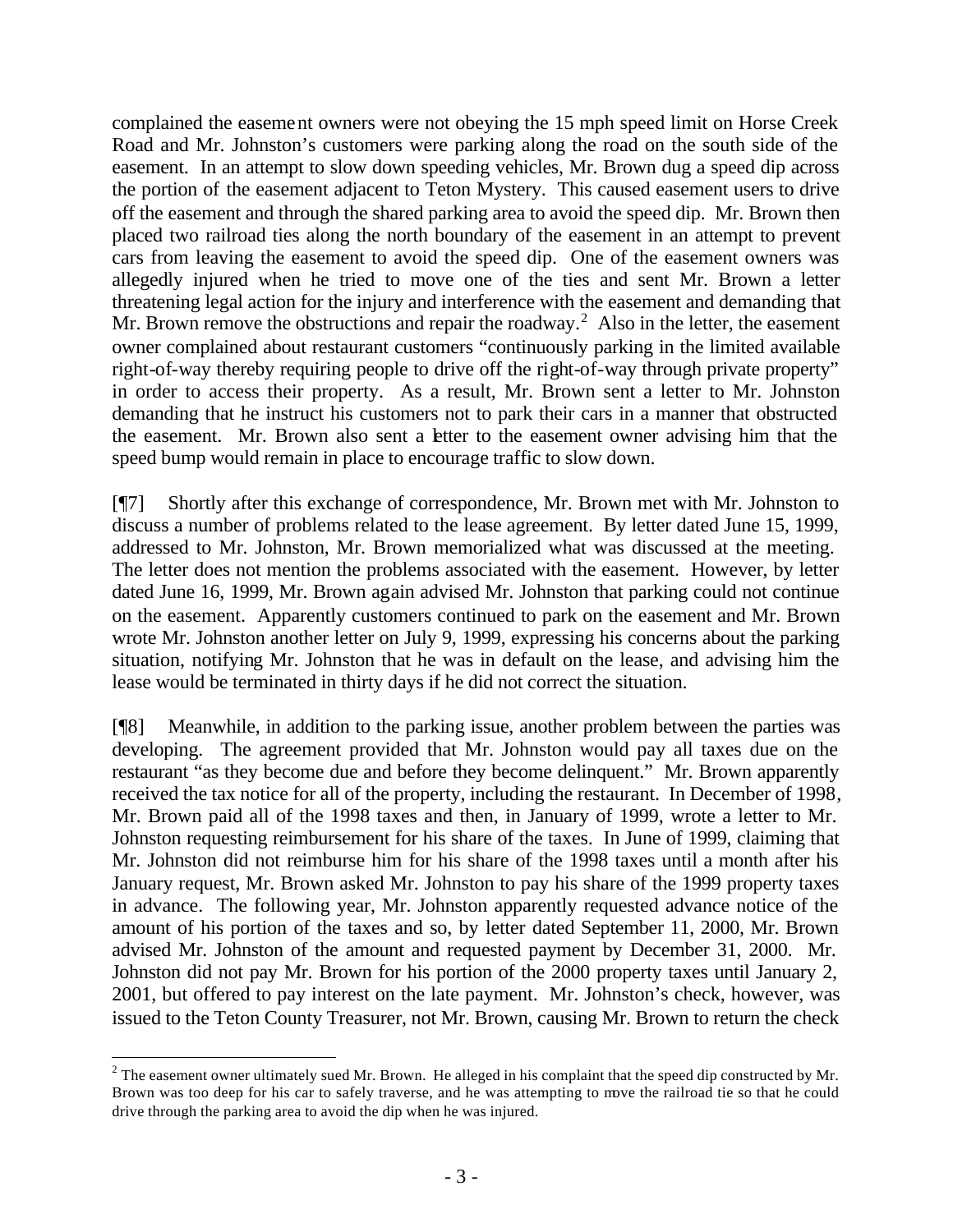to Mr. Johnston. Despite the delays, Mr. Brown received payment for the 2000 property taxes within thirty days, in compliance with the default provision of the lease.

[¶9] In April of 2000, another dispute arose between Mr. Brown and Mr. Johnston. Both the original lease agreement and the modification provided for a cost of living rental increase in accordance with the Consumer Price Index effective every five years during the lease term. The first such increase during Mr. Brown's ownership was to be paid in April of 2000. The agreement also provided that rent was to be paid in equal monthly installments on the first day of each month with a seven-day grace period. If Mr. Johnston failed to pay the rent within the seven-day period, he would be assessed a late charge of 10% of each delinquent payment. Additionally, if Mr. Johnston failed to pay the rent when due, Mr. Brown could terminate the lease if Mr. Johnston did not cure the default within 30 days after receiving notice from Mr. Brown of his failure to pay.

[¶10] On April 1, 2000, Mr. Johnston failed to add the cost of living adjustment to his rental payment, and instead issued a check to Mr. Brown in the amount of the previous month's rent. Mr. Brown accepted that check and continued to accept and cash Mr. Johnston's checks without the additional cost of living adjustment through September 2000. After receiving September's rent, Mr. Brown sent Mr. Johnston a certified letter notifying him that he owed additional rent pursuant to the cost of living adjustment provision in the lease. Mr. Johnston continued to send rent payments without the cost of living adjustment through January of 2001. Mr. Brown accepted all but the January check, which he returned to Mr. Johnston.

[¶11] By certified letter dated January 3, 2001, Mr. Brown advised Mr. Johnston that he considered him to be in default of the lease because, among other issues not raised on appeal, he failed to timely pay his share of the property taxes in accordance with the terms of the lease, continued to allow customer parking on the easement contrary to Mr. Brown's demands, and failed to pay cost of living rental increases in compliance with the lease. Within thirty days of receiving the letter, Mr. Johnston issued a check to Mr. Brown for the cost of living adjustment for all months since April 2000, which Mr. Brown refused to accept.

[¶12] In February 2001, Mr. Brown filed a declaratory judgment action seeking a declaration that Mr. Johnston was in violation of the lease agreement. Mr. Brown alleged Mr. Johnston breached the sales contract and lease agreement by: (1) allowing customers to park along the easement in violation of the quiet enjoyment, nuisance, public policy and trespass provisions of the agreements; (2) failing to pay cost of living rental increases as required by the lease; and (3) failing to pay the 2000 property taxes before December 31. Mr. Brown asked that Mr. Johnston be ejected from the property. Mr. Johnston counterclaimed, alleging that Mr. Brown had violated the covenant of good faith and fair dealing and the covenant of quiet enjoyment provision of the contract.

[¶13] During the pendency of that litigation, in July 2001, Mr. Brown placed concrete barriers along the southern edge of the parking area in an attempt to delineate the line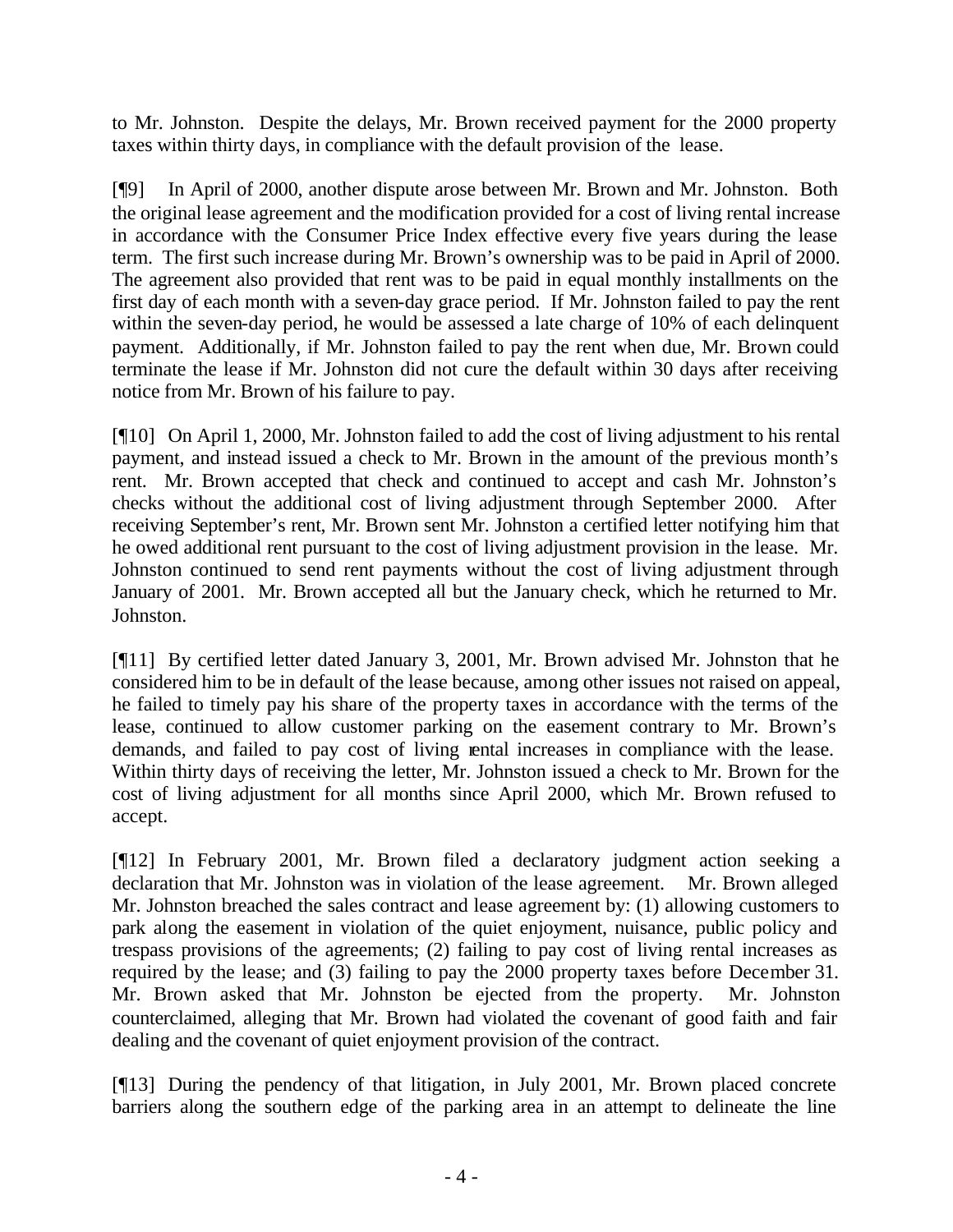between the easement and the parking area and keep vehicular traffic on the easement. In response, Mr. Johnston filed a motion for temporary restraining order and preliminary injunction against Mr. Brown, alleging the concrete barriers interfered with the restaurant business in violation of the lease agreement. After a hearing, the district court denied the motion and assigned the dispute to mediation. The parties were unsuccessful in resolving their differences through mediation and the matter was set for trial.

[¶14] After a two day bench trial, the district court found Mr. Johnston had not materially violated the lease agreement, Mr. Brown had failed to follow the provisions in the lease for notice and opportunity to cure any alleged breaches, Mr. Brown, by his conduct, waived any alleged breaches, and Mr. Brown breached the covenant of quiet enjoyment by placing the concrete barricades in the parking lot. Accordingly, the district court denied Mr. Brown's request for Mr. Johnston's ejectment from the property, and awarded Mr. Johnston nominal damages in the amount of \$250. Mr. Brown appeals from the district court's findings of fact and conclusions of law.

### **STANDARD OF REVIEW**

[¶15]Our review of the district court's findings is governed by the following standards:

We review the trial court's conclusions of law *de novo*. The trial court's findings of fact are subject to the clearly erroneous standard:

"The factual findings of a judge are not entitled to the limited review afforded a jury verdict. While the findings are presumptively correct, the appellate court may examine all of the properly admissible evidence in the record. Due regard is given to the opportunity of the trial judge to assess the credibility of the witnesses, and our review does not entail reweighing disputed evidence. Findings of fact will not be set aside unless they are clearly erroneous. A finding is clearly erroneous when, although there is evidence to support it, the reviewing court on the entire evidence is left with the definite and firm conviction that a mistake has been committed."

"Also, in reviewing a trial court's findings of fact, we assume that the evidence of the prevailing party below is true and give that party every reasonable inference that can fairly and reasonably be drawn from it. We do not substitute ourselves for the trial court as a finder of facts; instead, we defer to those findings unless they are unsupported by the record or erroneous as a matter of law."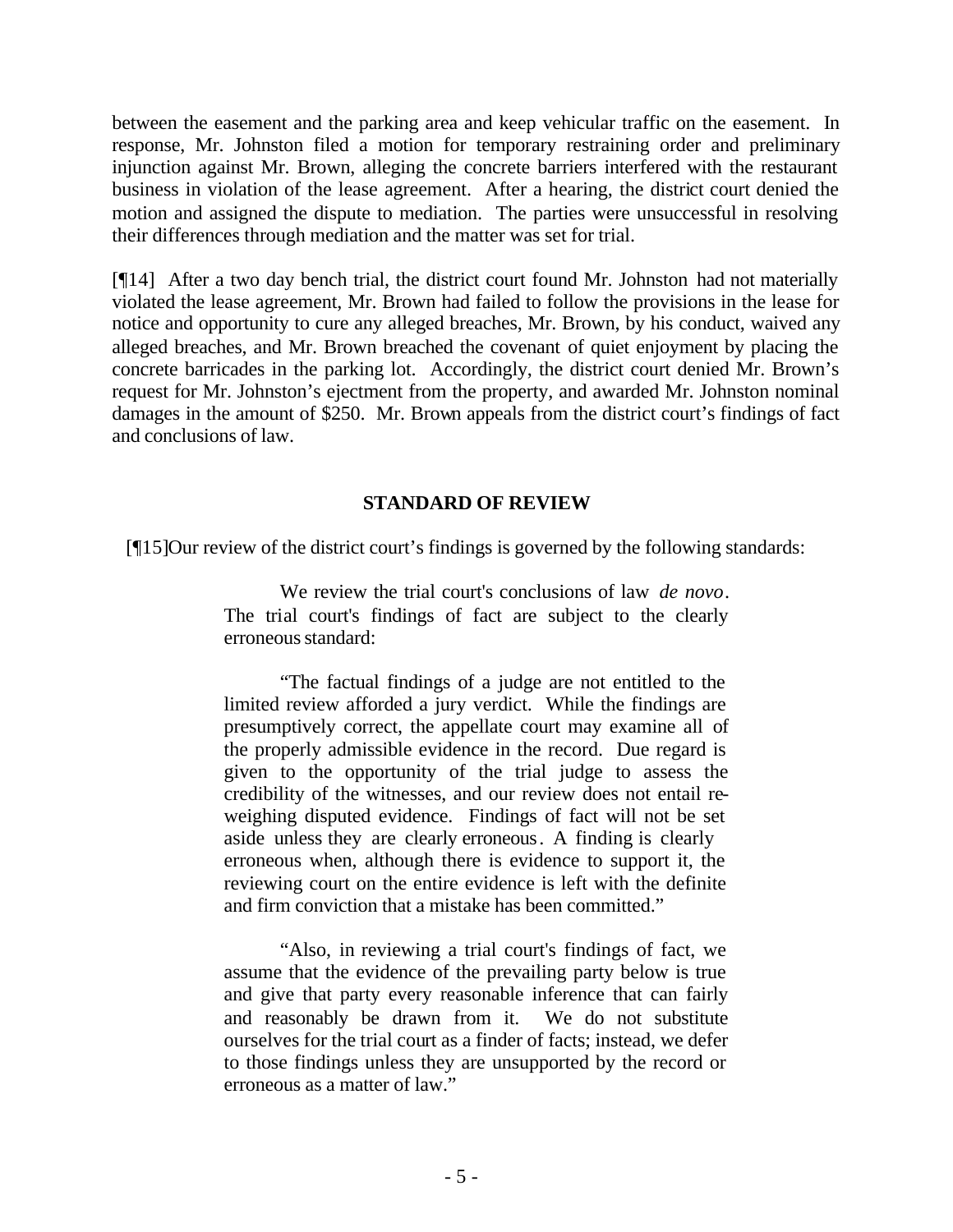We affirm the trial court's findings if there is any evidence to support them.

*Life Care Centers of America, Inc. v. Dexter*, 2003 WY 38, ¶ 7, 65 P.3d 385, ¶ 7 (Wyo. 2003) (citations omitted). Because this Court does not weigh the evidence *de novo*, we may not set aside a finding merely because we might have reached a different result. *Pagel v. Franscell*, 2002 WY 169, ¶ 7, 57 P.3d 1226, ¶ 7.

# **DISCUSSION**

[¶16] On appeal, Mr. Brown raises three issues. First, he takes issue with the district court's conclusion that Mr. Johnston was not subject to the easement running across the leased property and was thus entitled to allow his customers to park on the easement. Second, he contends the district court erred in finding that Mr. Johnston did not materially breach the lease agreement, that Mr. Brown waived any such breach, and that he failed to follow the lease provisions for notice of default. Third, he contends the district court erred by awarding Mr. Johnston nominal damages for his breach of the covenant of quiet enjoyment.

# *District Court's Findings that Mr. Johnston Was Not Subject to the Easement and Mr. Brown Could Not Litigate Easement Issues*

[¶17] Mr. Brown's first assignment of error relates to the following finding of the district court:

> 6. The Court finds that the original lease agreement signed by defendants with plaintiff's predecessors, and the Modification of Lease Agreement signed by the parties . . . as well as the Order Establishing Easement . . . do not restrict the defendants' use of the leased premises for vehicular access, and the defendants are not subject to the restrictions of the road easement which pertains to other persons in addition to plaintiff, who are not parties to this lawsuit. The persons for whom the easement was created are not parties to this case. Plaintiff is the owner of the servient estate under the easement and it is improper for plaintiff to seek to litigate easement issues against these defendants under the circumstances of this case.

Mr. Brown contends the district court erred in concluding first that Mr. Johnston was not subject to the easement, and second that he could not litigate easement issues against Mr. Johnston.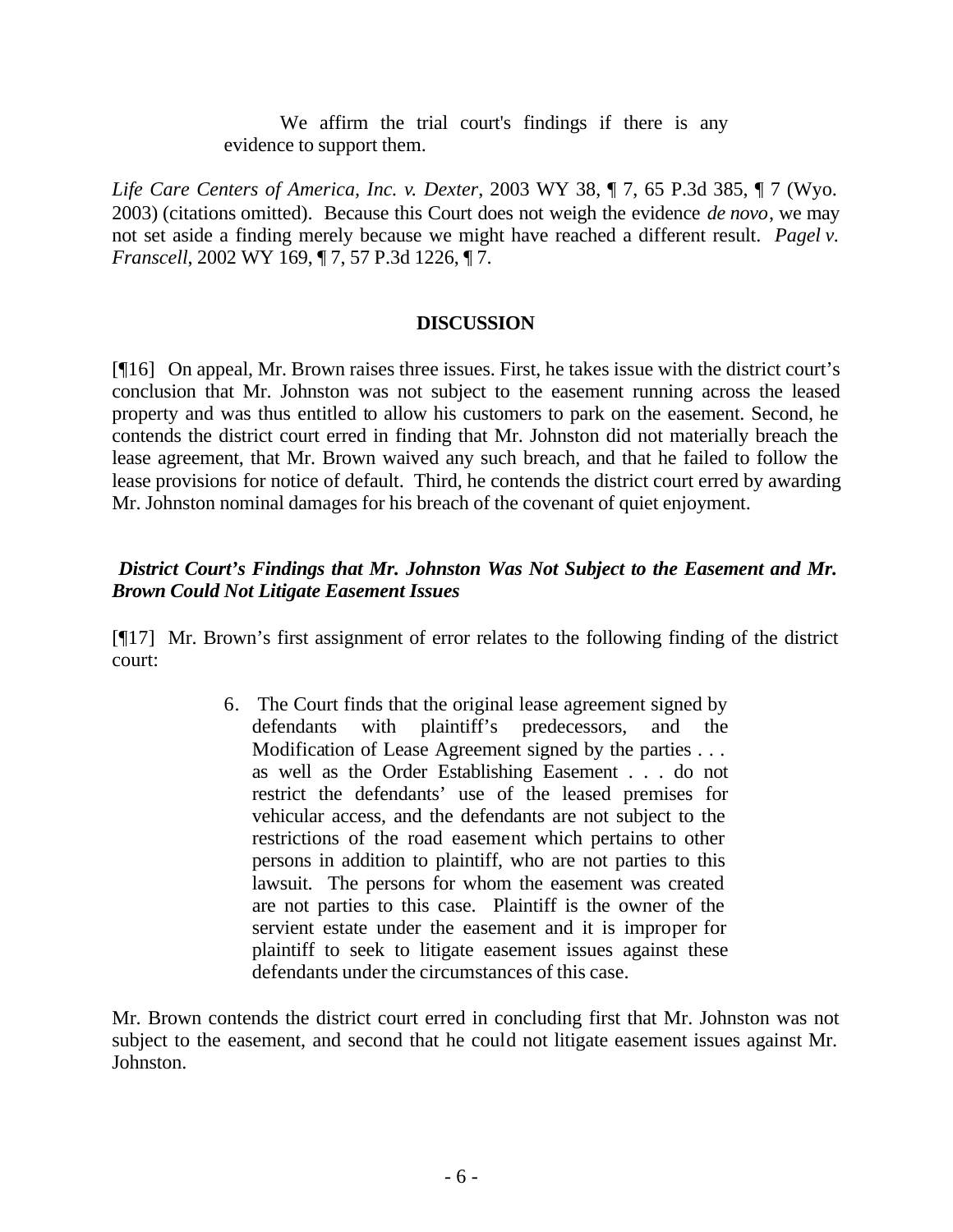[¶18] Citing Wyo. Stat. Ann. § 34-1-121(a) (LexisNexis 2003), Mr. Brown argues that Mr. Johnston's lease was subject to the easement just as other interests in land are subject to previously recorded instruments touching upon interests in lands.<sup>3</sup> Mr. Brown further argues that the characterization of his interest in the easement portion of the leased property as a servient estate was relevant only to the extent that matters pertaining to the southerly sixteen feet of the property were at issue. Because this dispute involved interference by Mr. Johnston with his quiet enjoyment of the unleased portion of the property over which he retained ownership and the shared parking area, he argues the district court incorrectly found he could not litigate those claims against Mr. Johnston.

[¶19] We agree that Mr. Johnston's lease was subject to the easement in the sense that the land he leased was burdened by the pre-existing easement, preventing him from putting the southerly sixteen feet of the property to a use inconsistent with the easement. However, we are not convinced the district court found otherwise. Reading the finding in paragraph 6 of the order in the context of the record as a whole, it appears to this Court that the thrust of the district court's finding was that nothing in the sale, lease or easement documents prohibited Mr. Johnston's use of the leased premises, including the easement, for parking and any claim that the easement was violated by such use was between the parties to the easement, i.e., Mr. Brown, as successor in interest to Mr. Lineberry, and the landowners to the east for whose benefit the easement was granted, not Mr. Johnston. Regardless of what the district court meant by the finding, it is clear Mr. Johnston's interest in the restaurant as buyer and the real property as lessee was subject to the pre-existing, recorded easement. *Mueller v. Hoblyn*, 887 P.2d 500, 505 (Wyo. 1994). *See also Restatement (Third) of Property* § 5.2 (1977).

[¶20] Somewhat more complicated is Mr. Brown's claim that the district court erred in finding he could not litigate matters pertaining to the easement in an action against Mr. Johnston. The record is clear that Mr. Brown brought claims against Mr. Johnston for breach of the sale and lease documents, not for violation of the easement. However, in his motion to dismiss, Mr. Johnston raised the question of whether Mr. Brown was the proper party to bring an action to enforce the easement. Mr. Johnston raised the issue again in a trial brief and renewed his motion to dismiss through counsel during opening statements. As reflected in paragraph 6 of the order quoted above, the district court ruled on the motion after the trial when it found Mr. Brown, as owner of the servient estate under the easement, could not properly litigate easement issues against Mr. Johnston under the circumstances of this case. Implicit in the district court's findings is the conclusion that the easement owners, the

l

 $3 \text{ }\frac{3}{5}$  34-1-121(a) provides in pertinent part: "(a) Each and every deed, mortgage, instrument or conveyance touching any interest in lands, made and recorded, according to the provisions of this chapter, shall be notice to and take precedence of any subsequent purchaser or purchasers from the time of the delivery of any instrument at the office of the register of deeds (county clerk), for record."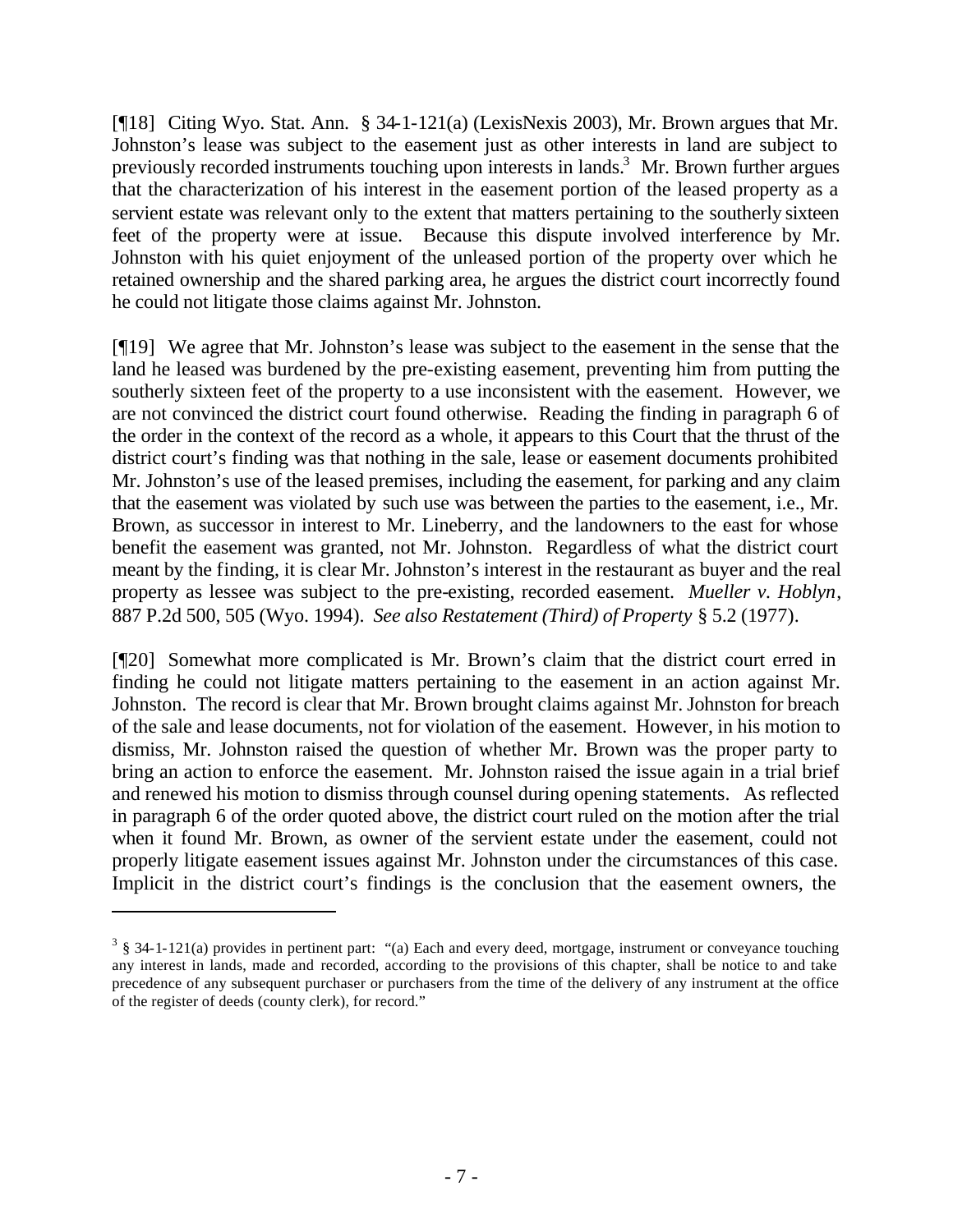neighbors to the east of the leased property, were proper parties to litigation concerning the easement. Mr. Brown appeals that finding, arguing first that parking cars on the easement interferes with use of the easement by the owners and then arguing that the district court's finding was erroneous because rather than seeking to enforce the easement, Mr. Brown sought enforcement of the terms of the lease. But for Mr. Brown's appeal of the district court finding in paragraph 6 of the judgment, we might well have concluded it was an incidental finding not necessary to resolution of the claims stated in the complaint. With his appeal of the finding, however, Mr. Brown has placed the issue squarely before us. The manner in which he has done so, as well as his testimony at trial, makes it apparent despite his argument to the contrary that what he sought by his complaint, at least in part, was an order prohibiting parking by Mr. Johnston's customers on the easement.

[¶21] To the extent Mr. Brown sought enforcement of the rights of the easement owners, the district court's ruling is correct – the easement owners were the proper parties to an action to enforce their rights under the easement. If Mr. Johnston's practice of allowing his customers to park on the easement interfered with the neighboring property owners' use of the easement, they had the legal right to enforce the easement. *Restatement (Third) of Property* § 8.1 (1977). Similarly, to the extent that Mr. Brown sought a court order requiring the easement owners to obey the speed limit or prohibiting them from trespassing on his property in accessing their property, his claim lay against them and not Mr. Johnston. Finally, to the extent Mr. Brown sought a court order requiring Mr. Johnston to refrain from allowing his customers to park on the easement because parking on the easement was causing the easement owners to trespass on his property, Mr. Brown's claim lay against Mr. Johnston for violation of the lease. Because the first two of these potential claims involve the easement owners who are not parties to this action, we are left to resolve only the question of whether Mr. Johnston's action in allowing customers to park on the easement violated his lease with Mr. Brown.

#### *Breach of Lease Agreement*

[¶22] Mr. Brown contended that Mr. Johnston breached the lease agreement by (1) allowing patrons to park on the easement, (2) failing to pay the cost of living rental increases, and (3) failing to timely pay the property taxes for the year 2000.

[¶23] Contract law governs the construction and interpretation of a lease. *Pavuk v. Rogers*, 2001 WY 75, 30 P.3d 19 (Wyo. 2001). A lease is to be construed as a whole, with the objective to find reasonable construction which, if possible, does not render any provision meaningless. *Brazelton v. Jackson Drug Co., Inc.*, 796 P.2d 808, 810 (Wyo. 1990). We resolve any doubts as to the meaning of a lease against the drafting party, in this case Mr. Brown. *Id.* If the lease terms are ambiguous, we may consider extrinsic evidence to determine the intent of the parties. *Wadi Petroleum, Inc. v. Ultra Resources, Inc.*, 2003 WY 41, 65 P.3d 703 (Wyo. 2003).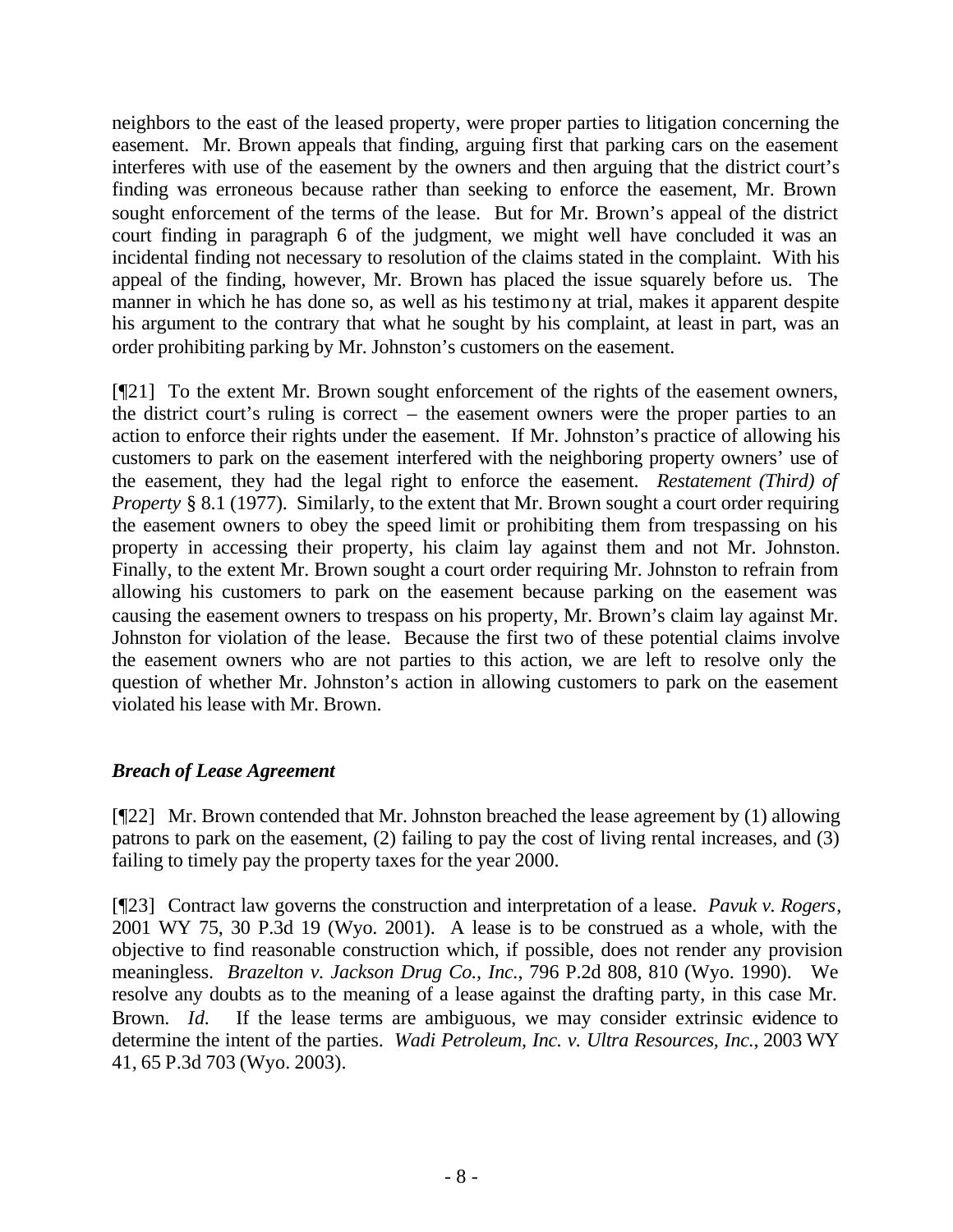# **1. Parking on the easement**

[¶24] In claiming that parking on the easement violated the lease modification agreement, Mr. Brown points to the following provision: "The Tenant shall not commit, or suffer to be committed, any nuisance or other act or thing against public policy, or which may disturb the quiet enjoyment of any person." He claims the parking along the easement created a nuisance and interfered with his quiet enjoyment of the unleased portion of his property and the shared parking area in that it obstructed the easement and caused the easement owners to trespass on his property.

[¶25] We interpret express covenants according to the obvious intention of the parties, in consonance with the reasonable sense of the words employed, and we will not extend express covenants by interpretation unless their implication is clear and undoubted. *Fuchs v. Goe*, 163 P.2d 783, 793 (Wyo. 1945). Additionally, in determining the parties' intention as gleaned from the language, we look to the lease as a whole, keeping in mind the situation of the parties when the lease was made, its subject matter, and purpose of its execution. *Bornel, Inc. v. City Products Corp.*, 432 P.2d 489, 492 (Wyo. 1967). We have defined nuisance as "a class of wrongs which arise from an unreasonable, unwarranted, or unlawful use by a person of his own property, working an obstruction or injury to the right of another." *Edgcomb v. Lower Valley Power and Light, Inc.,* 922 P.2d 850, 859 (Wyo. 1996). Applying the definition in *Edgcomb*, we held that where the scope of an easement was not exceeded and the uses to which it was put were not unreasonable, unwarranted or unlawful, they did not constitute a nuisance.

[¶26] The unambiguous language in the stipulation creating the easement in this case stated that it was to be used in conformity with past uses. The undisputed evidence showed that parking was allowed on the easement prior to and continuously after the easement was granted. There was no showing that the manner or extent of parking along the easement by Mr. Johnston's patrons changed in any significant way after Mr. Brown purchased the property. Given these facts, the trial court would have been hard pressed to conclude that use of the southern edge of the easement for parking was unreasonable, unwarranted or unlawful so as to constitute a nuisance in violation of the lease. We hold that the trial court's ruling with respect to the nuisance provision of the agreement was not clearly erroneous.

[¶27] Black's Law Dictionary defines "quiet enjoyment" as, "the possession of real property with the assurance that the possession will not be disturbed by a superior title." *Black's Law Dictionary* 550 (7th ed. 1999). In this case, given the language of the modified lease agreement expressly imposing on the tenant the obligation to refrain from acts disturbing the quiet enjoyment of others, Mr. Johnston was prohibited from engaging in acts that disturbed Mr. Brown's possession of his property. The evidence presented at trial showed that since the inception of the restaurant, prior to the creation of the easement, restaurant patrons were allowed to park along the southern edge of Horse Creek Road. Mr. Lineberry allowed his restaurant patrons to park along the fence next to the road, and after Mr. Lineberry sold the restaurant to Mr. Johnston, restaurant customers continued to park along the road without complaint from Mr. Lineberry. The easement was granted with the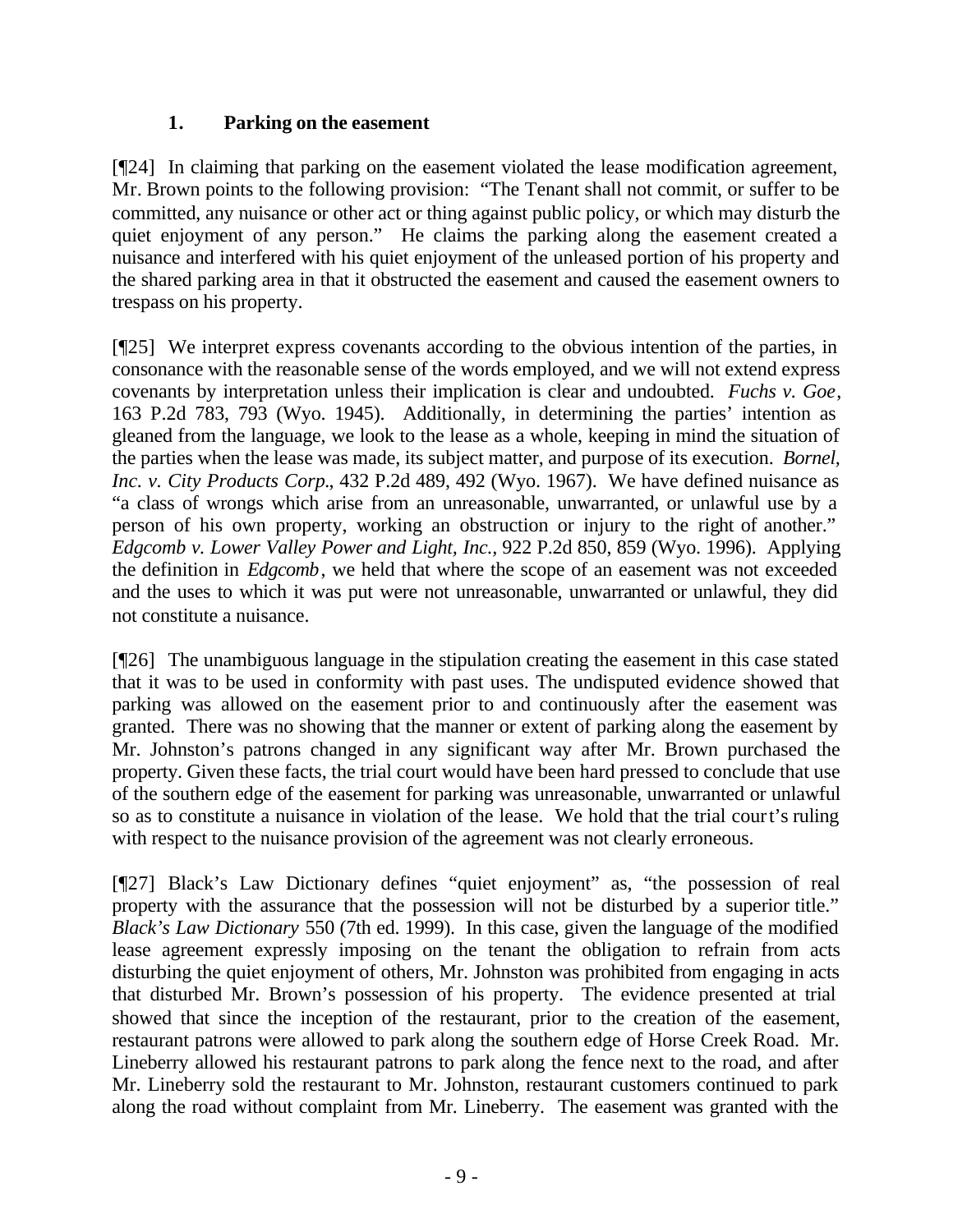express condition that it be used in conformity with existing uses. Parking along the easement was an existing use. Thus, from the beginning, those using the easement to access their property did so subject to the condition that restaurant customers would park along the southern edge of the easement.

[¶28] When Mr. Brown purchased the property from Mr. Lineberry, he stepped into Mr. Lineberry's shoes. He purchased the property subject to the existing lease with Mr. Johnston and burdened by the existing easement containing the language that it was subject to past uses. Mr. Brown acknowledged that customers had been parking along the easement for thirty years.

[¶29] The easement owners did not complain about cars parked on the easement until Mr. Brown sought first to slow traffic down by constructing the speed dip and then, when the speed dip only caused traffic to drive through the shared parking area, by placing railroad ties between it and the parking area. In fact, two of the easement owners testified at trial that Mr. Johnston was a good neighbor and they were content with permitting Mr. Johnston to allow his customers to park along the easement. From the evidence presented, a court might reasonably conclude that the problem of easement owners trespassing on Mr. Brown's property resulted not from any actions by Mr. Johnston, but from Mr. Brown's efforts to slow traffic on the easement by constructing a speed dip. In any event, from our review of the record we conclude the district court's factual determinations with respect to the parking issue were supported by the evidence and were not, therefore, clearly erroneous. Consequently, the district court's holding that parking on the easement caused no violation of the terms of the lease was proper.

# **2. Cost of living increase**

[¶30] Mr. Brown asserts the district court erred in finding that Mr. Johnston did not materially breach the lease agreement by failing to pay the cost of living rental increase. On April 1, 2000, when Mr. Johnston failed to add the cost of living adjustment to his rental payment and instead issued a check to Mr. Brown for the original amount, Mr. Brown accepted the payment. Mr. Brown continued to accept and cash Mr. Johnston's checks without the additional cost of living adjustment through September of 2000. Although Mr. Brown sent Mr. Johnston a certified letter after receiving September's rent, notifying him that he was in default for failing to pay the cost of living increase, Mr. Johnston continued to send, and Mr. Brown continued to accept, payments without the cost of living adjustment until January of 2001.

[¶31] The district court found that Mr. Johnston did not violate the terms of the lease in any material fashion and that Mr. Brown failed to comply with the default provisions requiring notice and an opportunity to cure. Having reviewed all of the properly admitted evidence contained in the record, we hold that the trial court's finding is not clearly erroneous. Although the lease required Mr. Johnston to pay the additional amount on or before April 1, 2000, Mr. Brown accepted the previous amount in payment of the rent for the months of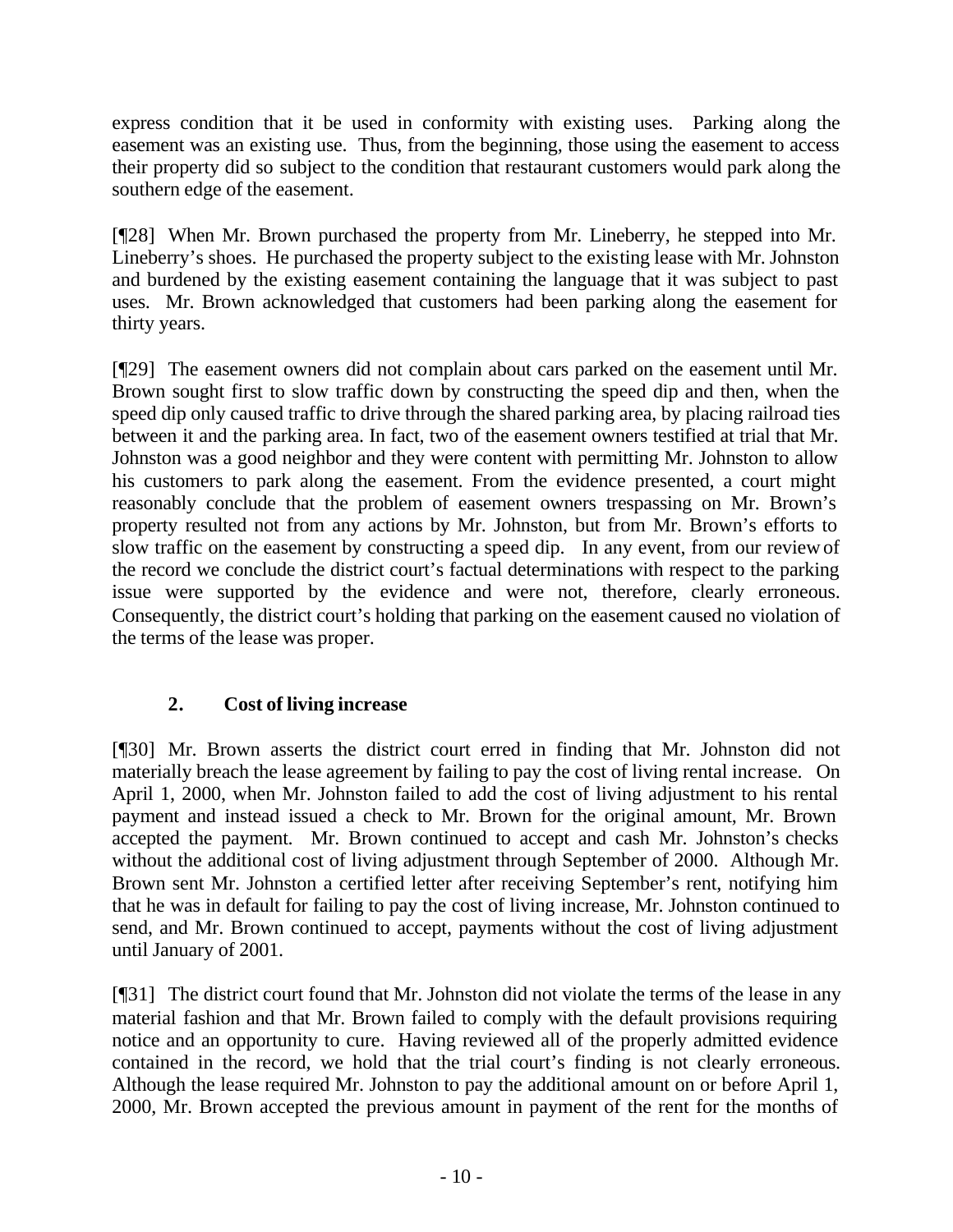April, May, June, July, August and September of 2000. After notifying Mr. Johnston that the rental payments for the previous six months were deficient and that he was in default, Mr. Brown continued to accept payments without the cost of living increase for another four months. It was not until January 2001, nine months later, that Mr. Brown refused payment and again notified Mr. Johnston the payments were deficient and that he was in default.

[¶32] Mr. Johnston failed to pay Mr. Brown \$40 per month from April 2000 until January 2001. This amounts to a total deficiency of \$360. After receiving the January 2001 notice of default, Mr. Johnston paid that amount in full within 30 days. The deficiency was cured before Mr. Brown filed his complaint in this matter. Forfeiture is harsh and equity disfavors forfeiture for a delayed payment of rent. 49 Am.Jur.2d *Landlord and Tenant* § 290; see also *Angus Hunt Ranch, Inc. v. REB, Inc.*, 577 P.2d 645, 650 (Wyo. 1978). In *Baker v. Jones*, 240 P.2d 1165 (Wyo. 1952), this Court said:

> It is now well established in law and in equity that forfeitures are not favored. Before one can declare a forfeiture it must appear that he has a clear right and then too he himself must be free from blame in the premises. Every reasonable presumption is against a forfeiture and every intendment and presumption is against a person seeking to enforce it. 17 C.J.S., *Contracts*, § 407, page 896. "Provisions for forfeiture may be waived and the courts are quick to take advantage of circumstances indicating such an intention." 17 C.J.S. 897, § 409.

*Id.* at 1171. Under the present circumstances, Mr. Johnston's late payment of \$360 four months after the first notice of default does not justify forfeiture of a long-term lease. Giving every reasonable presumption against forfeiture and the party seeking forfeiture, we are not left with the definite and firm conviction that the district court was mistaken in its finding. A lessor waives his cause for forfeiture if he condones or assents to previous defaults and has not given notice of his intention to insist on strict compliance in the future. *Angus Hunt Ranch, Inc.*, 577 P.2d at 650. By accepting rental payments that did not include the cost of living increase from April 2000 until September 2000, Mr. Brown waived his right to claim Mr. Johnston was in default. Although Mr. Brown sent Mr. Johnston a certified letter in September 2000, notifying Mr. Johnston that he was in default for failure to pay cost of living increases, he continued to accept Mr. Johnston's errant rental payments for the months of October, November and December of 2000. We hold the record adequately supports the district court's conclusion that Mr. Johnston's failure to pay the cost of living adjustment was not a material violation of the lease under the circumstances and that Mr. Brown by his conduct waived any breach.

#### **3. Property taxes**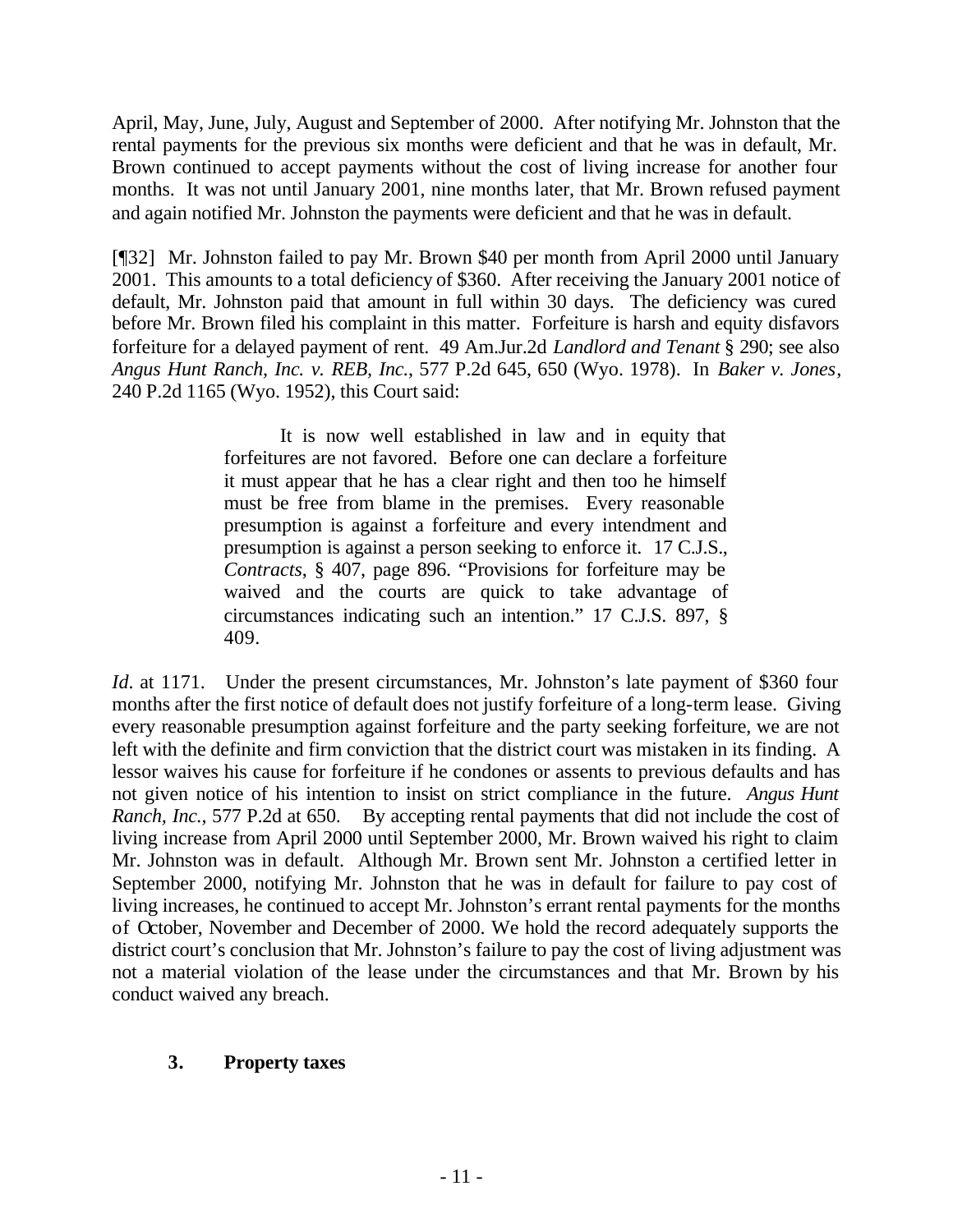[¶33] Mr. Brown argues the trial court erred in finding Mr. Johnston did not materially breach the lease agreement by failing to timely pay property taxes for the year 2000. While Mr. Johnston failed to pay the taxes by December 31, 2000, as Mr. Brown requested, he did deliver Mr. Brown a check for the property taxes on January 2, 2001. This check was mistakenly issued to the Teton County Treasurer. Consequently, on January 3, 2001, Mr. Brown returned Mr. Johnston's check, and requested that he make the check out to him. He notified Mr. Johnston that he was in default for failure to pay the taxes on time, and gave him 30 days in which to cure the default. At trial, Mr. Brown testified that Mr. Johnston issued a check to him for the property taxes within the 30 day period; therefore, Mr. Johnston properly cured any default of the lease agreement for failure to pay taxes. We hold the district court's finding on this issue was not clearly erroneous.

# *Award of Nominal Damages*

[¶34] Mr. Brown also claims error in the award of nominal damages to Mr. Johnston on his counterclaim. The district court found that Mr. Brown's act of "erecting or placing concrete barricades on the leased premises" was a breach of the covenant of quiet enjoyment of the leased premises, and awarded Mr. Johnston \$250.00 for nominal damages. As with the other claims, we hold the district court's award of nominal damages to Mr. Johnston was not clearly erroneous.

[¶35] The lease modification agreement provided that: "Tenants are entitled to the quiet enjoyment of their own dwelling, and their neighbors are entitled to the same." Mr. Johnston was entitled to rely upon the covenant of quiet enjoyment to protect him from any interference with his right of possession granted by the lease. *Diamond Cattle Co. v. Clark*, 74 P.2d 857, 866 (Wyo. 1937). Mr. Johnston's right of possession was for use of the leased premises for a restaurant and liquor store, and use of a shared parking area. The evidence shows that Mr. Brown placed concrete barriers in the leased area for the purpose of defining the northern boundary of the easement, and later stored the barriers in the shared parking lot. It is clear that Mr. Brown's actions interfered with Mr. Johnston's business. The barriers made it difficult for delivery trucks to make deliveries to the restaurant and took up available parking used by the restaurant's patrons. The district court's finding that by placing concrete barriers on the l eased premises Mr. Brown breached the covenant of quiet enjoyment was not clearly erroneous

[¶36] At trial, although Mr. Johnston did not prove that Mr. Brown's breach caused any amount of loss or damage, the district court awarded Mr. Johnston nominal damages in the amount of \$250. Nominal damages can be awarded where a cause of action for a legal wrong is established even though there is no proof of actual damages. *State ex rel. Willis v. Larson*, 539 P.2d 352, 355 (Wyo. 1975); see also, 25 C.J.S. *Damages* § 19 (2002). Nominal damages are a mere token signifying that a claimant's rights where technically invaded even though he could not prove any loss or damage. *Griffith v. State of Colorado, Division of Youth Services*, 17 F.3d 1323, 1327 (10<sup>th</sup> Cir. 1994). Accordingly, we hold that the district